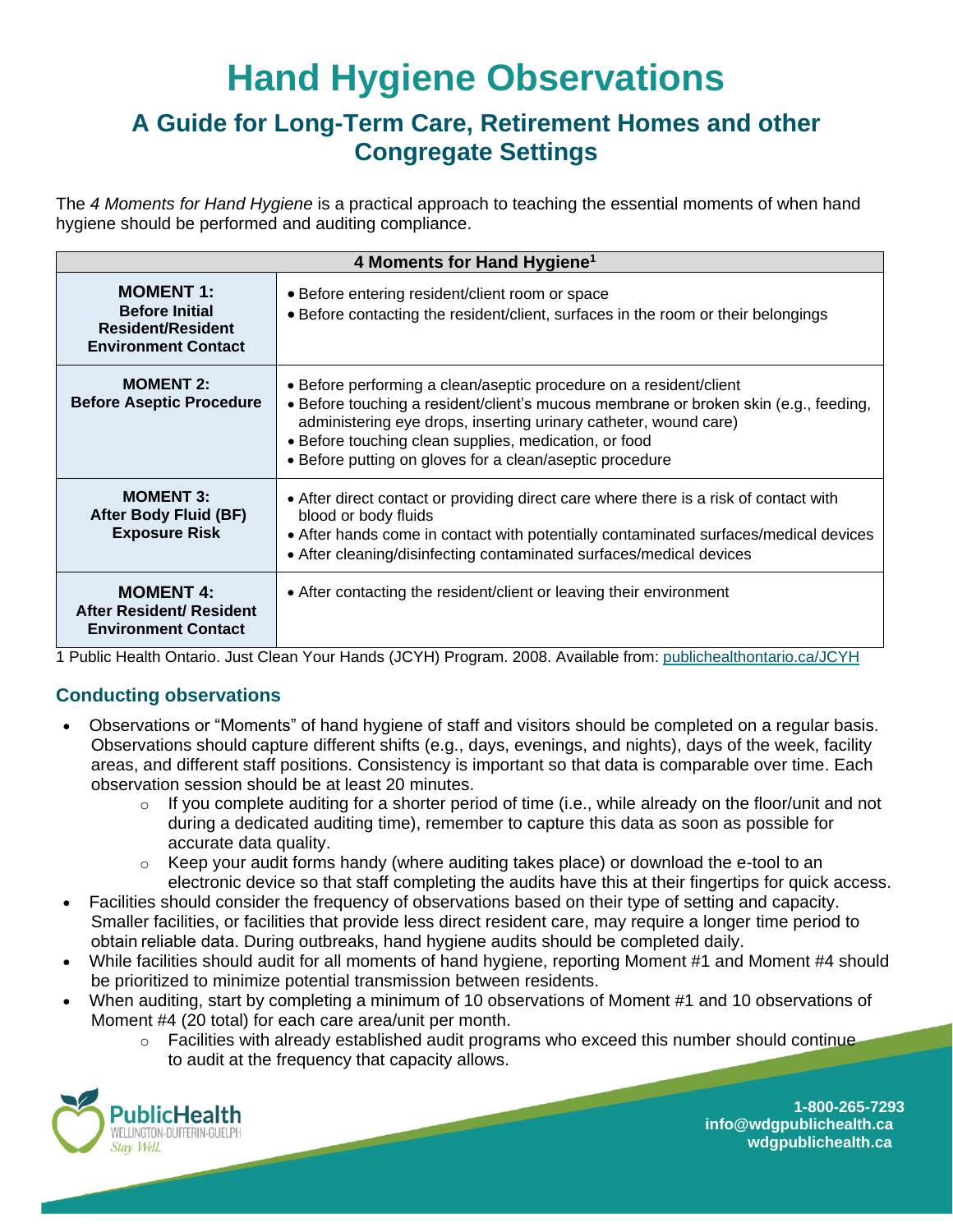- Next, calculate your overall hand hygiene audit compliance for your facility.
	- $\circ$  To ensure reliable data quality, compliance rates should be calculated when a minimum number of moments have been observed for each care area/unit. Without reliable data, the results may not be reflective of the overall compliance in your facility.
	- $\circ$  If using the e-tool, compliance rates will be calculated automatically. If you choose the hard copy form, staff must calculate this manually.
	- o As a guide:
		- 100 bed facility should analyze a minimum of 200 moments
		- 50 bed facility should analyze a minimum of 100 moments
		- <50 bed facility should analyze a minimum of 50 moments
	- Finally, reviewing the overall data and trends will help you determine gaps and where additional training may be needed based on unit, floor, or staff position.

#### **Hand Hygiene Observation Form**

- Record the date and time when observations are conducted, name of auditor, staff position/visitor, and resident area (e.g., resident room, bathroom, common area, unit/wing/floor).
- Each box is one hand hygiene moment by one separate staff/visitor. If more than one moment is observed for the same staff/visitor, complete additional boxes.
- One moment will equal a staff or visitor washing their hands with soap and water or using ABHR.
- Record a "Missed" moment if hand hygiene is not completed, performed with gloves on or not completed because gloves were worn.
	- $\circ$  Provide on-the-spot feedback regarding hand hygiene and the correct use of gloves. The use of gloves does NOT replace hand hygiene.
	- $\circ$  Select the box beside the applicable boxes (i.e., missed, gloves).
- Select the applicable box beside the factors affecting hand hygiene (e.g., incorrect nail length, chipped nail polish, artificial nails, hand or arm jewellery, less than 15 seconds) and provide on-the-spot feedback.
- Calculate the compliance percentage by the following formula:

#### **# Times hand hygiene was performed (Hand Wash + ABHR) X 100 = % COMPLIANCE # All observations (Missed and Performed)**

Note: Compliance may be calculated by staff position, unit, as a facility, or by the moment observed. This is especially helpful when comparing data over time

#### **Hand Hygiene Audit E-tool**

- Refer to "Instructions for adapting the WDGPH Hand Hygiene Audit E-Tool" for step-by-step instructions on how to adapt and use the E-tool at your facility.
- When completing the audit, select name of auditor, staff/visitor being audited, and resident area.
- Each entry is one hand hygiene moment. Complete a new e-tool for each staff/visitor or if multiple moments are observed for the same staff/visitor.
- Record details of the observed moment and press submit.
- Responses are automatically compiled, and the compliance rate is automatically calculated (Question #5) when viewing the results. When analyzing data, compliance can also be calculated by staff position, facility area or by the moment observed.



 **1-800-265-7293 in info@wdgpublichealth.ca** wELLINGTON-DUFFERIN-GUELPH<br>*Stay Well*. **wdgpublichealth.ca**